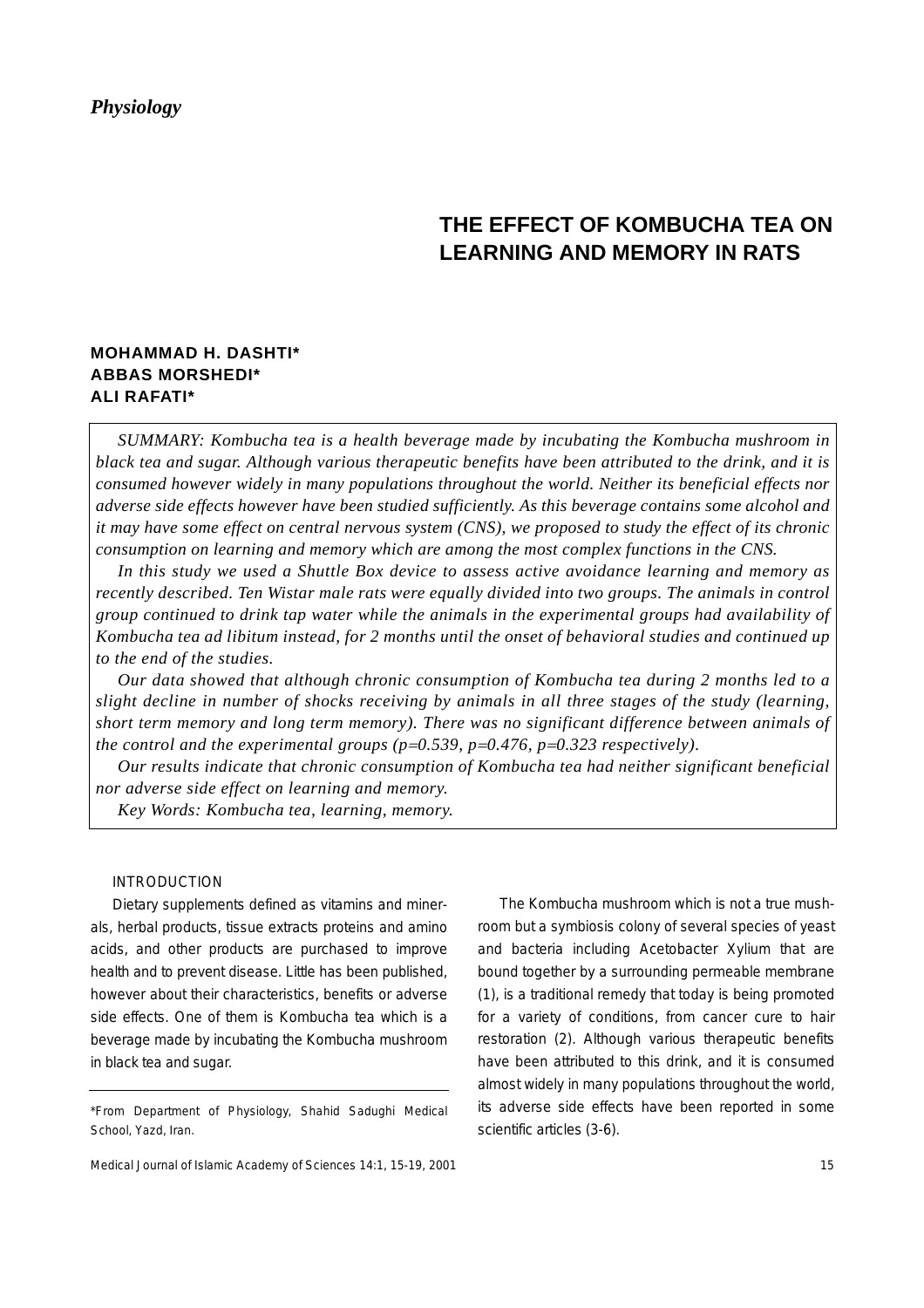This beverage contains Acetic acid, Gluconic acid, Lactic acid, some antibiotics and some alcohol (1,6). Since alcohol can induce many structural and neurotransmitter abnormalities in the central nervous system (7), it could affect the learning and memory which are among the highest and most complex functions in the central nervous system (8).

# MATERIALS AND METHODS **Animals**

Wistar male rats, 3−4 months old (200−250 g of body weight), bred and raised in the animal house of Physiology Department in Yazd Medical School were used. Animals were maintained under controlled temperature ( $23 \pm 2^{\circ}$ C) and 12:12h light-dark cycle (lights on at 7:00 a.m.) conditions. Rat chow and tap water were provided ad libitum prior to the onset of investigation.

Animals were then randomly divided into two groups (5 animals in each group). While the animals in control group continued on tap water drinking, the animals in case group were placed in cage with availability of Kombucha tea ad libitum instead of tap water, for 2 months until the onset of behavioral studies and continued up to the end of the studies. Each behavioral test (learning, short term memory and long term memory) was conducted in separate groups of animals. For behavioral testing permission of the animal ethics committee of Shahid Sadughi Medical University (Yazd, Iran) were obtained.

#### **Apparatus**

The active avoidance apparatus consist of two compartments, each room measuring 22 x 21 x 22 cm, connected by a sliding door. The walls of the safe compartment were white, whereas the other compartment, where the animals received foot shock, had black walls. The top of safe compartment was covered with transparent acrylic while the top of the other compartment had an invisible pattern. The floor consisted of a metal grid (0.4 cm-diameter) connected to a shock generator and control module (Ugo Basile model 7551), by which foot shocks of 1 mA and 1 second long could be delivered.

#### **Shuttle box test**

After treating the animals in case and control groups with Kombucha tea and tape water respectively for 2 months, the Shuttle Box test was performed basically as described by Urban UA et al. (9). The rats were placed in a shuttle box, which is divided into two compartments. Two initial conditioned stimuli (CS) sound and light flash were applied simultaneously followed after 10 sec by an unconditioned stimulus (US), electric footshock, 1 mA, whenever animals avoid leaving the dark compartment during this period. Thirty trials were performed each day per animal. The rats with auditory and visual abilities can learn to associate sound and light, respectively, with the unconditional stimulus, and cross into the other compartment within 10 sec from the onset of conditional stimulus without receiving a footshock (10−12). The test was performed for 3 successive days in the first week of the testing period to evaluate the learning. Then all animals were trained to reach at least to 70% of full learning (i.e. for each 10 trials at list in 7 trials the animal would leave the dark compartment without receiving any electrical shock) and kept in their assigned conditions for one week. The testing for evaluation of short term memory followed for 3 successive days. After 3 weeks from this, the same experimental procedure was performed for long term memory.

### **Statistical analysis**

The data are presented as means±SEM. The results were analyzed statistically using student's t-test to estimate differences among means. P<0.05 has been chosen as the level of significance.

#### RESULTS

To investigate the effect of chronic consumption of Kombucha tea on learning and memory in rat, we performed a shuttle box active avoidance learning test in which the light and sound stimulations were used as conditioned stimuli (CS) and the foot electrical shock as unconditioned stimulus (US). The animals in both control and case groups performed this test in three different stages i.e. learning, short term memory and long term memory respectively, each for three successive days, and each day in three times with a time interval of 30 minutes and in each time 10 successive trials.

The data were recorded as the number of unsuccessful trials in which foot shock would be received by each animal in each series for 10 trials. The mean±SEM of these records were calculated for both control and experimental groups in each stage.

Our data showed that there was a slight decrease in the total number of trials in which the animals in experimental group unsuccessfully received foot shock, comparing to that of the control group throughout the learning (Table 1), short term memory (Table 2) and long term memory (Table 3) experiments. There was no statistically significant difference between them (p=0.539, p=0.476, p=0.323 respectively, Figure 1).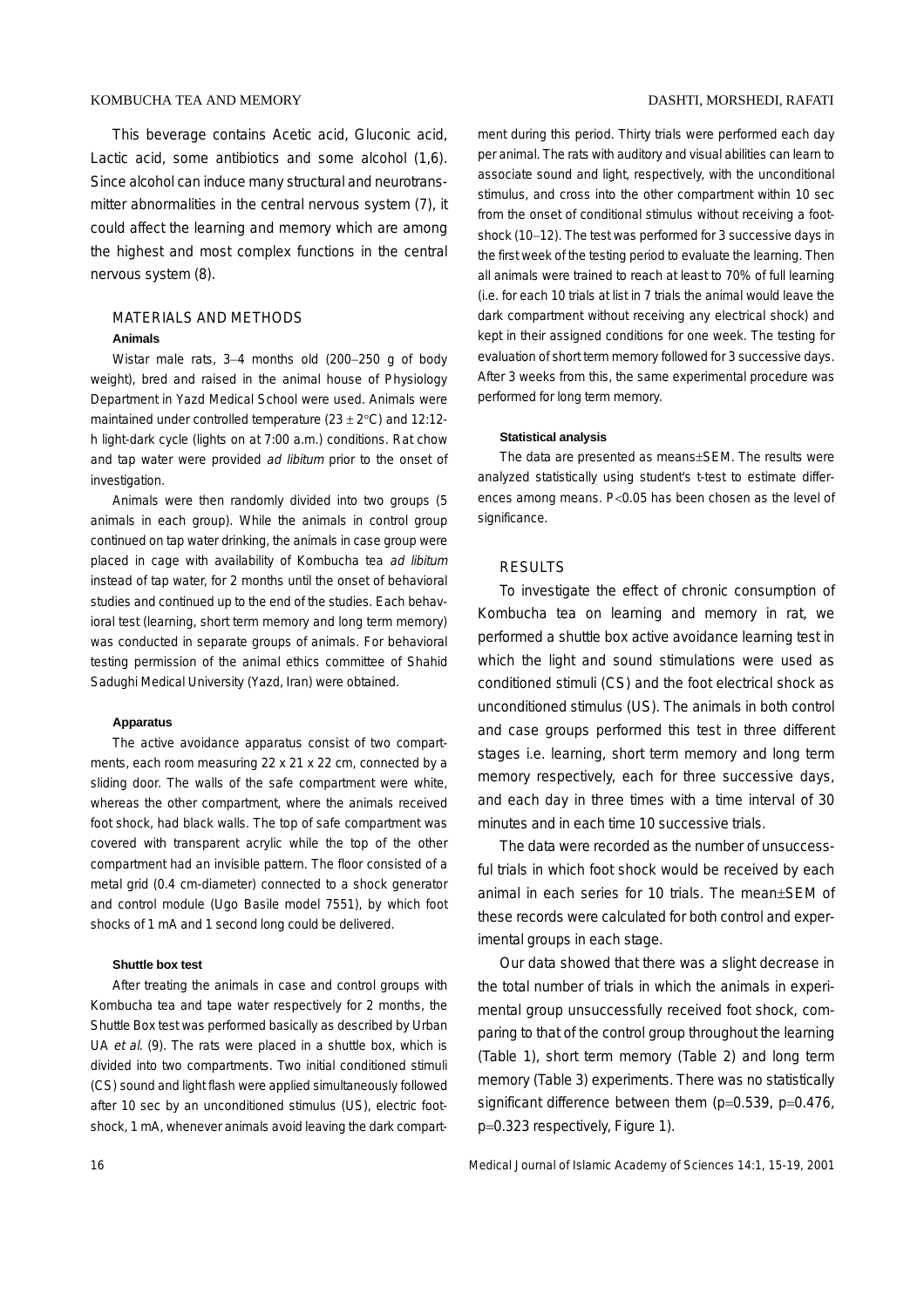#### KOMBUCHA TEA AND MEMORY DASHTI, MORSHEDI, RAFATI

Table 1: Comparison between the number of shocks received by the control (water consuming group, N=5) and case (Kombucha tea consuming group, N=5) as a learning criterion.

| Groups  |         | Mean | <b>SEM</b> | P value |
|---------|---------|------|------------|---------|
| 1st day | control | 20.6 | 2.64       | 0.147   |
|         | case    | 13.5 | 7.23       |         |
| 2nd day | control | 22   | 4.24       | 0.954   |
|         | case    | 21.8 | 7.182      |         |
| 3rd day | control | 24.2 | 4.272      | 0.796   |
|         | case    | 25   | 3.558      |         |
| Sum     | control | 22.2 | 3.06       | 0.539   |
|         | case    | 20.2 | 5.916      |         |

# **DISCUSSION**

The fungus 'Kombucha' is a symbiosis of Acetobacter, including Acetobacter Xylium as a characteristic species, and various yeasts. Kombucha is mainly cultivated in sugared black tea to produce a slightly acidulous effervescent beverage that is said to have several curative effects. In addition to sugar, the beverage contains various acids, including acetic acid, Gluconic acid and lactic acid, some antibiotic substances and a small amounts of ethanol (1, 2).

Although advocates of Kombucha tea have attributed many therapeutic effects to the drink, its beneficial and/or adverse effects have not been determined scientifically  $(1, 5)$ .

For its effects on the brain it has been suggested that chronic consumption of ethanol, induces tolerance and dependence, as well as cerebral lesions in important brain areas (12−14). These cerebral effects are believed to be the result of compensatory adaptive changes in many signal transduction systems (15−18). Also a number of studies have shown that ethanol had an inhibitory effect on central cholinergic pathways (19−26) and up-regulated the number of Muscarinic acetylcholine receptors (mAChRs) in several brain regions (27, 28). This receptor up-regulation may be the result of adaptive changes to the inhibitory actions of ethanol on this system. Central cholinergic pathways are essential for

Table 2: Comparison between the number of shocks received by the control (water consuming group, N=5) and case (Kombucha tea consuming group, N=5) as a short term memory criterion.

| Groups  |         | Mean | <b>SEM</b> | P value |
|---------|---------|------|------------|---------|
| 1st day | control | 27.6 | 1.731      | 0.875   |
|         | case    | 27.8 | 2.499      |         |
| 2nd day | control | 28   | 0.00       | 0.215   |
|         | case    | 22.8 | 6.702      |         |
| 3rd day | control | 26.8 | 2.061      | 0.797   |
|         | case    | 27.2 | 3.096      |         |
| Sum     | control | 27.4 | 1.032      | 0.476   |
|         | case    | 26   | 3.813      |         |

learning and memory formation, and actions of ethanol upon these pathways may explain the impairment of cognitive functions that can be observed after chronic ethanol intake. In fact, the degree of ethanol-induced impairment of learning and memory seems to be correlated with the degree of ethanol-induced up-regulation of mAChRs (29).

Neuropsychological research revealed that individuals with prenatal alcohol exposure develop wide range of neuropsychological impairments such as verbal learning, memory, academic skills, fine-motor speed, and visual motor integration. (30).

Table 3: Comparison between the number of shocks received by the control (water consuming group, N=5) and case (Kombucha tea consuming group, N=5) as a long term memory criterion.

| Groups  |         | Mean | <b>SEM</b> | P value |
|---------|---------|------|------------|---------|
| 1st day | control | 26.8 | 2.499      | 0.173   |
|         | case    | 21.8 | 5.964      |         |
| 2nd day | control | 22.2 | 5.619      | 0.695   |
|         | case    | 20.4 | 6.402      |         |
| 3rd day | control | 25   | 3.162      | 0.436   |
|         | case    | 23.2 | 2.751      |         |
| Sum     | control | 24.6 | 2.622      | 0.323   |
|         | case    | 21.8 | 4.557      |         |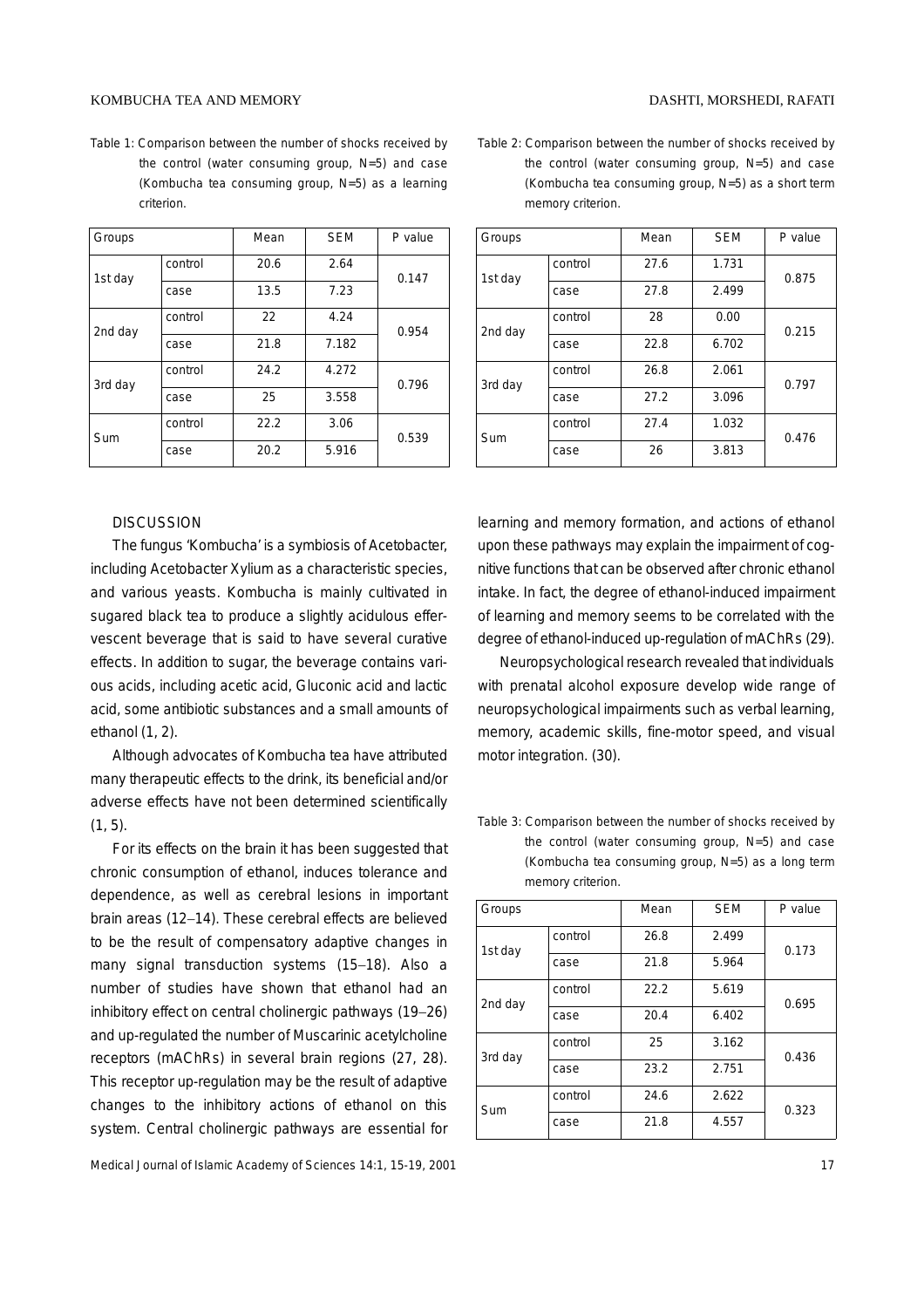Figure 1: The effect of Kombucha tea on learning, short and long term memories in control (water consuming, N=5) and case (Kombucha tea consuming, N=5) groups.



Also observations of magnetic resonance images in Clinically Asymptomatic Alcoholic Men are consistent with cognitive studies that commonly report age-related declines in tests assessing prefrontal cortical functions, including cognitive flexibility, working memory, and recall tasks requiring strategic search processes (31).

Alcoholics with alcohol related brain dysfunction had clinical evidence of neurological impairment in at least one domain (cerebellar signs, seizures, frontal lobe dysfunction, memory impairment, altered mental state) (32).

Since acute and chronic alcohol consumption often leads to impairment of recent memory (33), it seems that chronic Kombucha tea consumption which contains some alcohol, can affect the learning and memory, but interestingly our data showed a slight decline in the number of electrical shocks received by animals in case groups in compared to those of control group which is as a criterion for enhancement of learning and memory, although this difference was not statistically significant in learning, short and long term memory ( $p=0.539$ ,  $p=0.476$ ,  $p=0.323$ respectively).

In conclusion, our results did not indicate the adverse side effect of this beverage on these higher brain functions. However, it seems that more researches have to be established to investigate the effects of chronic Kombucha tea consumption on various brain functions in details.

## ACKNOWLEDGEMENTS

The authors would like to thank the vice chancellor research of Shahid Sadughi Medical University for funding this project. We would also like to thank Dr. H. Falahzadeh for assisting the statistical procedures.

#### REFERENCES

1. Mayser P, Fromme S, Leitzmann, Grunder K : The yeast spectrum of the tea fungus Kombucha. Department of Dermatology and Andrology, Giessin Uni, Germany, 38:289−295, 1995.

2. Tietze Herald W : Kombucha-miracle fungus. Gateway Books, pp 99−115, 1996.

3. Srinivasan R, Smolinske S, Greenbaum D : Probable gastrointestinal toxicity of Kombucha tea. Texas Teach Sciences Center, USA, 12:643−644, 1997.

4. Phan TG, Estell J, et al : Lead poisoning from drinking Kombucha tea brewed in ceramic pot. Royal Prince Hospital, Australia, 169:644−646, 1998.

5. MMWR, Morb, Mortal : Unexplained severe illness possibly associated with consumption of Kombucha tea. Iowa, 44:899, 1995.

6. Sajadi J : Cutaneous anthrax associated with the Kombucha "mushroom" in Iran [letter]. JAMA, 280:1567-1568, 1998.

7. Kandel L, Chortkoff BS, Sonner J, et al : Non-anesthetics can suppress learning and memory. Anesth Andy, USA, 82:321<sup>−</sup> 326, 1996.

8. Kupfermann I : Learning and memory, principles of neural science. Third Ed, East Norwalk, CT: Appleton and Lange, pp 997−1008, 1991.

9. Urban IJA, Ontskul A, Crioset G, et al : Long lasting increase and decrease in synaptic excitability in the rat lateral septum are associated with high and low shuttle box. Beahva Brain Res, USA, 68:173−183, 1995.

10. Van Ree JM, Dewied D : Behavioral to the study of the rat brain. Discussion in Neuroscience, 5:1−60, 1998.

11. Sonner, James M, Li MD, Joana BS : Desflurance and the Nonimmobilizer 1,2DCHFCB suppress learning by a mechanism independent of the level of unconditioned stimulation. Department of Anesthesia, Univ of California, California, 1998.

12. Schutz RA, Izquietdo I: Effect of brain lesion on rat shuttle behavior in four different tests. Physio Behav, 23:97−105, 1979.

13. Walker DW, Barnes DE, Zornetzer SF, Hunter BE, Kuba-

18 Medical Journal of Islamic Academy of Sciences 14:1, 15-19, 2001